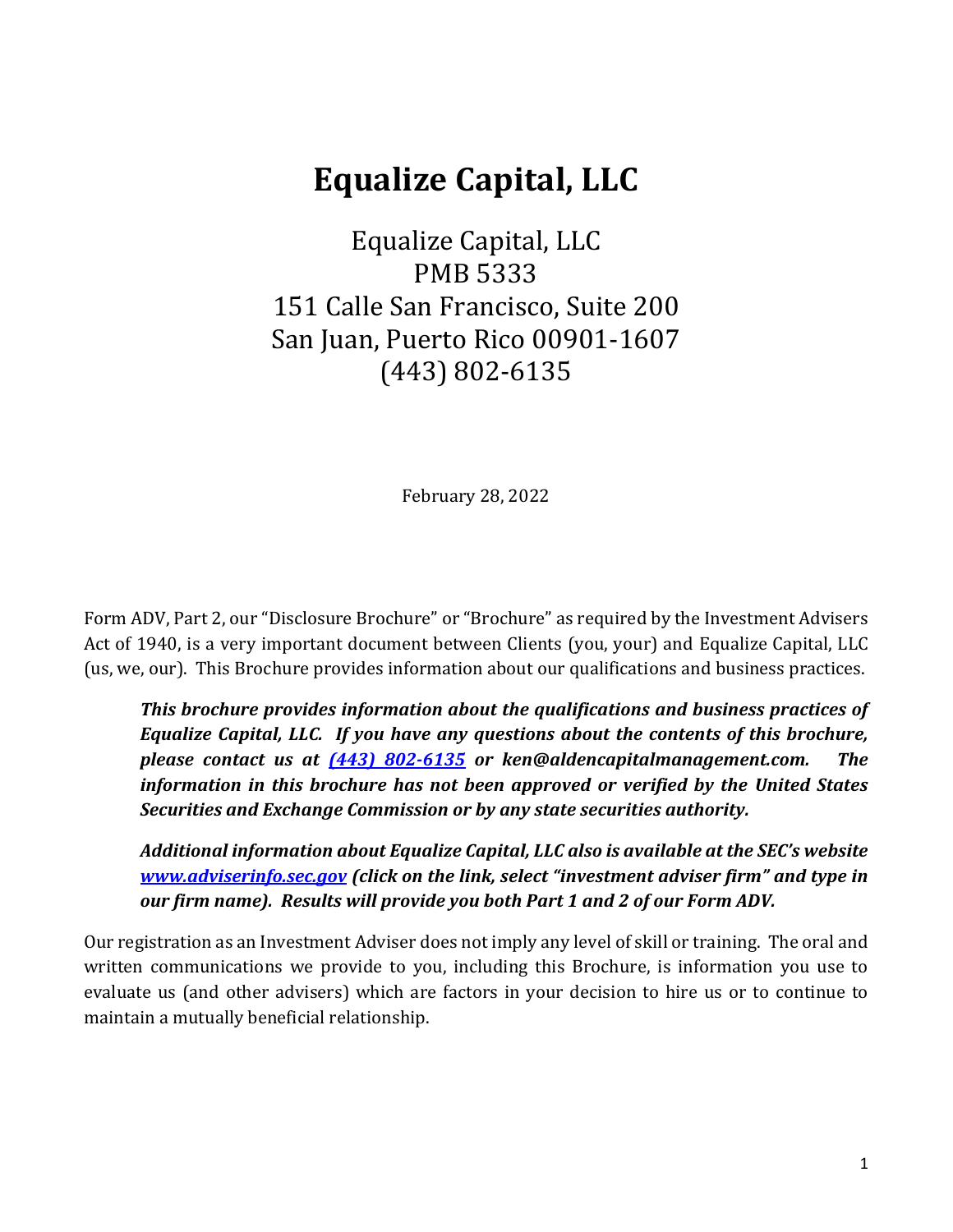# <span id="page-1-0"></span>**Item 2 – Material Changes**

- 1. This section of the Brochure will address only those "material changes" that have been incorporated since our last delivery or posting of this document on the SEC's public disclosure website (IAPD[\) www.adviserinfo.sec.gov.](http://www.adviserinfo.sec.gov/)
- 2. We have updated the amount of our assets under management.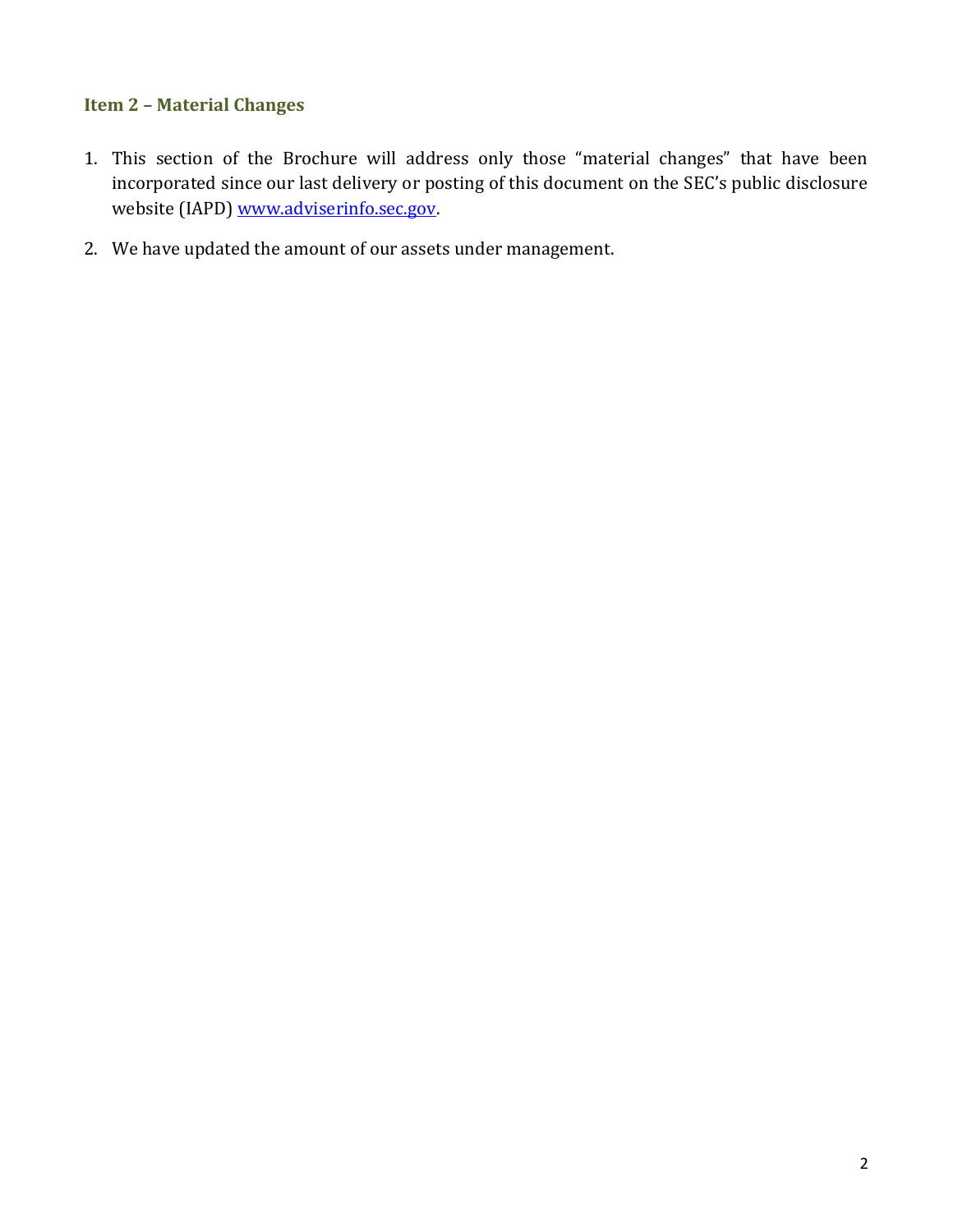# <span id="page-2-0"></span>**Item 3 - Table of Contents**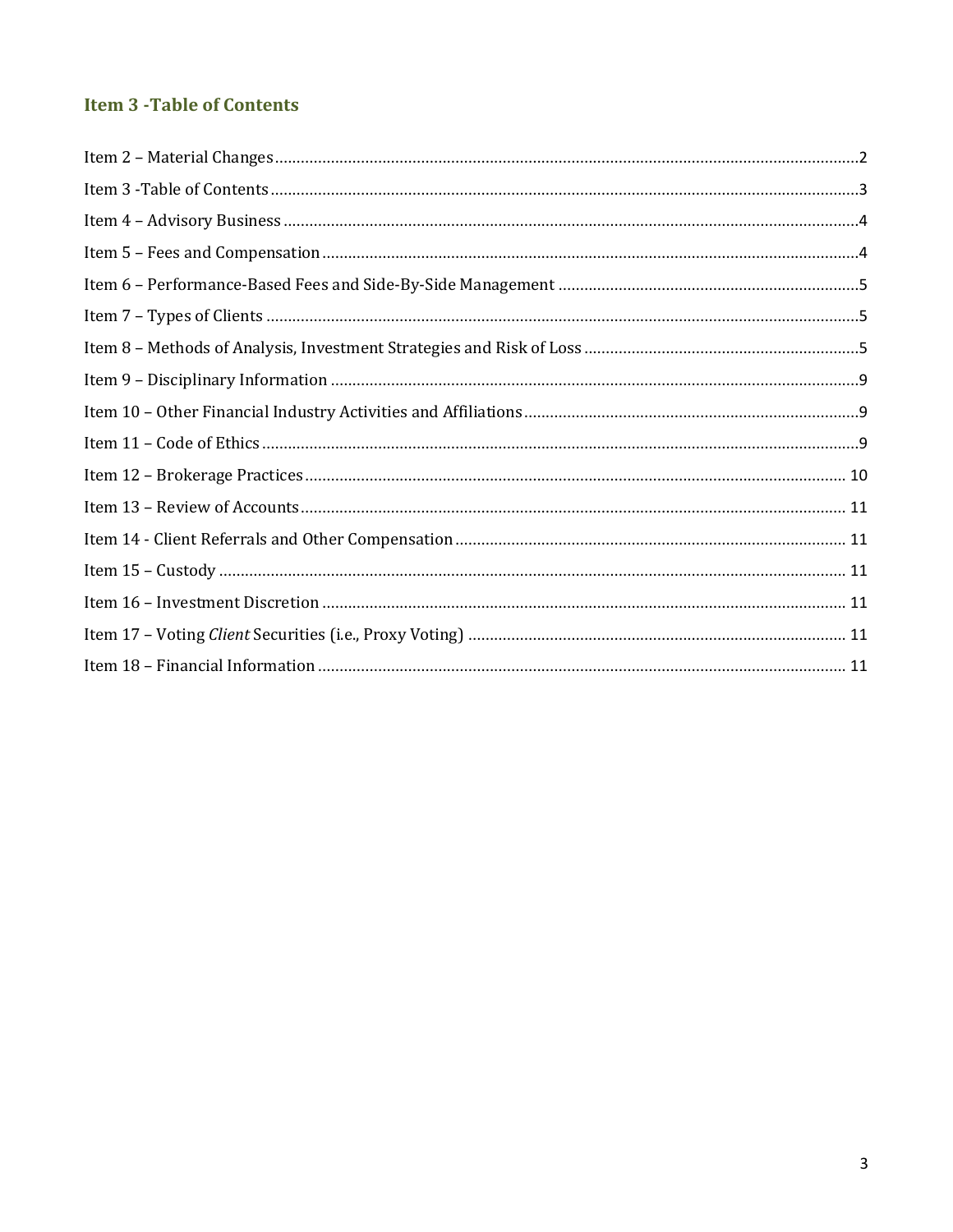# <span id="page-3-0"></span>**Item 4 – Advisory Business**

# **Description of Advisory Services**

Equalize Capital, LLC ("Equalize", "we" or "us") became registered as an investment adviser with the Securities and Exchange Commission (SEC) on February 14, 2019, as Bluestone Capital Partners, LLC. On April 14, 2021, we changed our name to Equalize Capital, LLC. Our total assets under management as of this filing is \$82,191,160, all of which are managed on a discretionary basis. Equalize Capital, LLC is a limited liability company formed in Puerto Rico principally owned by Joseph Gladue and Lee Calfo.

We provide discretionary asset management services to a registered investment company and one private fund

# **Asset Management Services**

We provide discretionary asset management services to the Equalize Community Development Fund (formerly known as the Bluestone Community Development Fund)(BLUCX)(the "Fund"), a registered investment company. We make investment decisions for the Fund and continuously review, supervise and administer the Fund's investment program. We invest the Fund's assets primarily in a portfolio of 504 First Lien Loans secured by owner-occupied commercial real estate which represent the nonguaranteed portion of an SBA 504 transaction.

We also provide discretionary asset management services to the American Home Opportunity Mortgage Fund, LP, a private fund (the "AHOMe Fund"). We make investment decisions for the AHOMe Fund and continuously review, supervise and administer the Fund's investment program. We invest the Fund's assets primarily in a portfolio of ITIN mortgage loans secured by owner-occupied residential real estate. These loans are primarily 30-year, fixed rate mortgages extended to immigrants who lack a social security number and instead pay taxes using an Individual Taxpayer Identification Number (ITIN).

## <span id="page-3-1"></span>**Item 5 – Fees and Compensation**

# **Asset Management Services to The Equalize Community Development Fund**

For advisory services to the Fund, we are entitled to a fee, which is calculated daily and paid monthly, at an annual rate of 1.50% of the average net assets of the Fund. Pursuant to a separate operating expenses limitation agreement between us and the Fund, we have contractually agreed to waive or reduce our management fees and/or reimbursement of expenses of the Fund beginning May 2, 2021 until at least October 31, 2023. to ensure that total annual fund operating expenses (excluding Excluded Expenses) will not exceed 2.25% of the Fund's average annual net assets. We are permitted to be reimbursed in any subsequent month in the three year period from the date of the fee waiver and/or expense reimbursement if the aggregate amount actually paid by the Fund toward operating expenses for such month (taking into account the reimbursement) will not cause the Fund to exceed the lesser of: (a) the expense limitation in effect at the time of the fee waiver and/or expense reimbursement; or (b) the expense limitation in effect at the time of the reimbursement. The Fund's operating expenses limitation agreements may be terminated only by, or with the consent of, the Board of the Fund.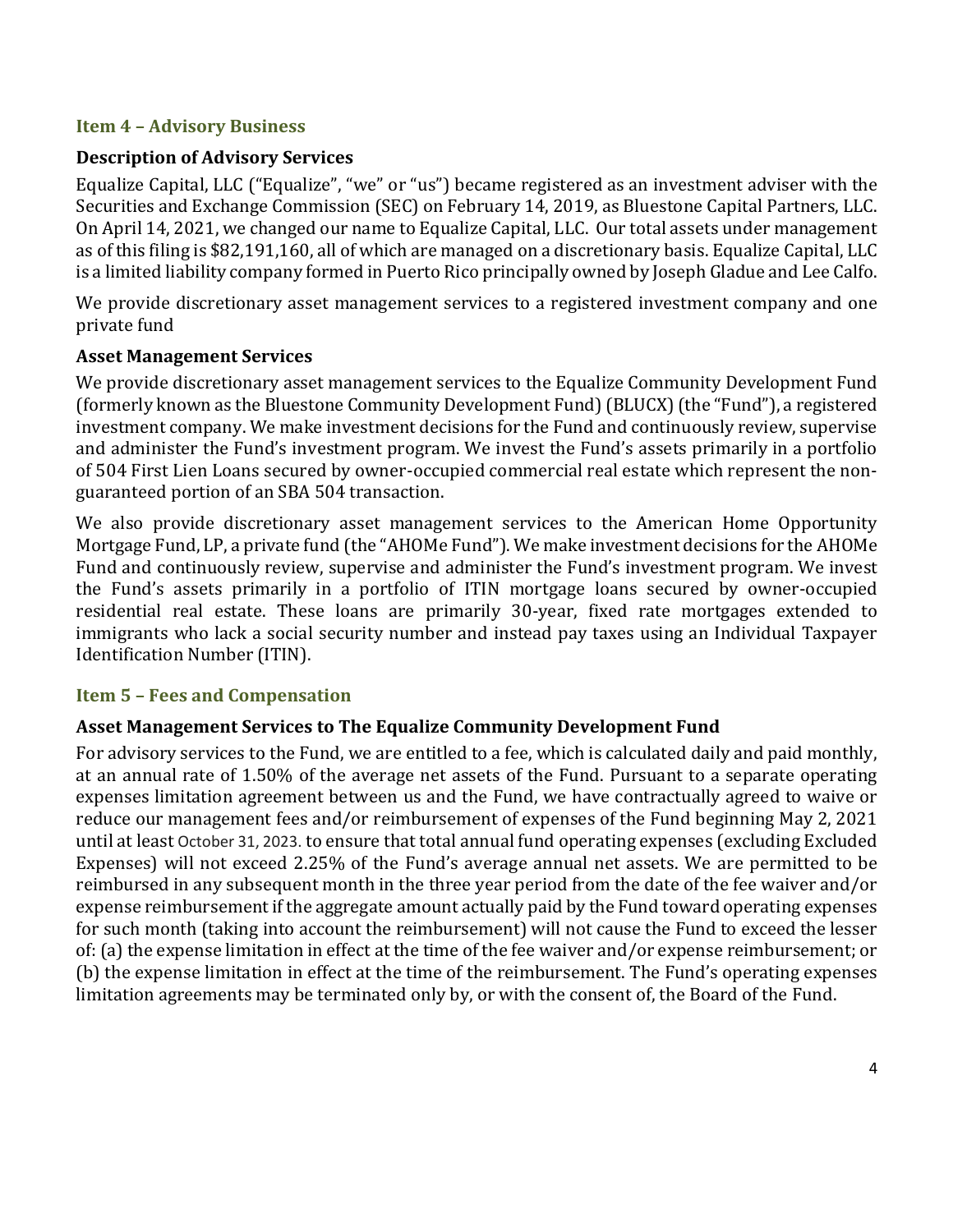# **Asset Management Services to American Home Opportunity Mortgage Fund, LP**

For advisory services to the AHOMe Fund, we are entitled to receive a management fee paid monthly in advance. This fee is equal to 1/12th of 1.25% (1.25% *per annum*) of each investor's capital account balance as of the beginning of each month.

## <span id="page-4-0"></span>**Item 6 – Performance-Based Fees and Side-By-Side Management**

We do not receive performance-based fees.

# <span id="page-4-1"></span>**Item 7 – Types of Clients**

We provide our services to one registered investment company and one private fund.

## <span id="page-4-2"></span>**Item 8 – Methods of Analysis, Investment Strategies and Risk of Loss**

## **Equalize Community Development Fund**

We use a team approach for the management of the Fund. Our team is composed of several experienced portfolio managers; Lee A. Calfo, and Joseph Gladue.

We invest the Fund's assets primarily in a portfolio of 504 First Lien Loans secured by owner-occupied commercial real estate which represent the non-guaranteed portion of an SBA 504 transaction.

Under normal market conditions, we will invest at least 80% of its total assets in 504 First Lien Loans. 504 First Lien Loans are made to small businesses for the purchase or improvement of land and buildings. 504 First Lien Loans are not guaranteed by the SBA, U.S. Government or by its agencies, instrumentalities or sponsored enterprises.

## *Risk of Loss:*

*Investment and Market Risk*. The value of 504 First Lien Loans and other investments in the Fund may fluctuate. The investment in these loans does not represent a deposit or obligation of, and are not guaranteed or endorsed by, any bank or other insured depository institution, and are not federally insured by the FDIC, the Federal Reserve Board (the "FRB") or any other government agency.

Except to the extent used to satisfy periodic repurchase offers, we expect to be able to fully invest net proceeds in accordance with the Fund's investment objectives and policies within three to six months of receipt of the proceeds. Such investments may be additionally delayed for a period of three months or longer if 504 First Lien Loans that are eligible for CRA treatment as community development loans or qualified investments are unavailable at the time or for other reasons. A delay in the anticipated use of proceeds could prevent the Fund from achieving its investment objectives.

*Fixed Income Instruments Risk.* Fixed income instruments are particularly susceptible to the following risks: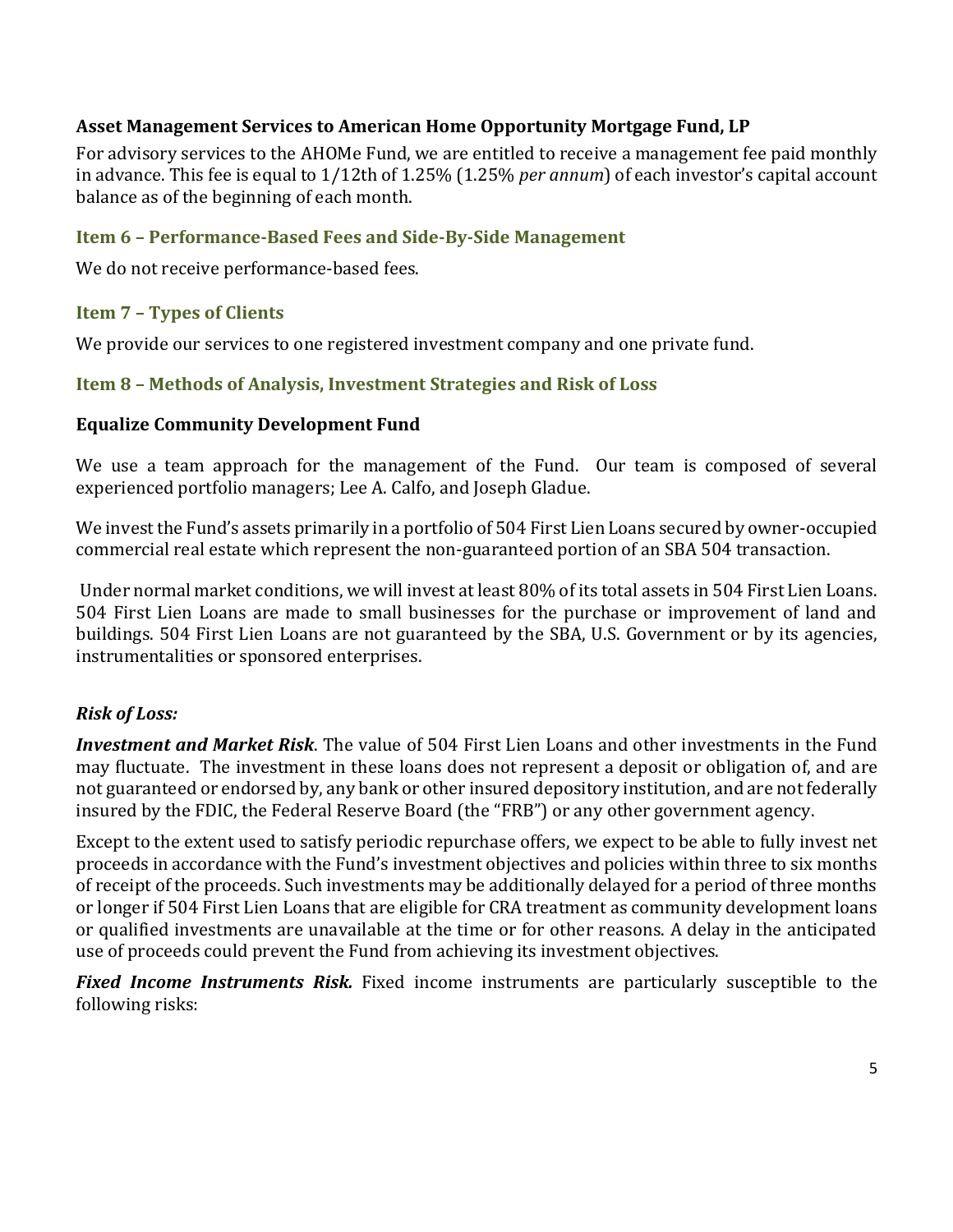*Issuer Risk*. The value of fixed income instruments may decline for a number of reasons that directly relate to the issuer, such as management performance and financial leverage.

*Interest Rate Risk*. The market price of the Fund's investments will change in response to changes in interest rates and other factors. During periods of declining interest rates, the market price of fixed rate fixed income instruments generally rises. Conversely, during periods of rising interest rates, the market price of such instruments generally declines. The magnitude of these fluctuations in the market price of fixed income instruments is generally greater for instruments with longer durations because such instruments do not mature, reset interest rates or become callable for longer periods of time. Fluctuations in the market price of the Fund's instruments will not affect interest income derived from instruments already owned by the Fund, but will be reflected in the Fund's NAV.

*Interest Rate Reset Risk*. Market interest rates may dictate that 504 First Lien Loans include shorter duration adjustable-rate terms based on Prime, LIBOR, LIBOR Swap, or some other index. If market rates are higher at the time of future rate resets, the borrower's 504 First Lien Loan payment will rise accordingly. A significant rise in a 504 First Lien Loan's interest rate and payment, especially if that increase is concentrated over a short period of time, could result in borrower distress or default.

 Since the 504 Second Lien Loan has a fixed interest rate, only the borrower's 504 First Lien Loan payment will be affected and this increased payment could result in the default of the 504 First Lien Loan, subsequent liquidation action and loss to the Fund.

 *LIBOR Transition Risk*. Certain instruments in which the Fund may invest rely in some fashion upon the London Interbank Offered Rate (LIBOR). The United Kingdom's Financial Conduct Authority, which regulates LIBOR, has announced plans to phase out the use of LIBOR by the end of 2021. There remains uncertainty regarding the future utilization of LIBOR and the nature of any replacement rate, and any potential effects of the transition away from LIBOR on the Fund or on certain instruments in which the Fund invests are not known. The transition process may involve, among other things, increased volatility or illiquidity in markets for instruments that currently rely on LIBOR. The transition may also result in a reduction in the value of certain instruments held by the Fund. Any such effects of the transition away from LIBOR, as well as other unforeseen effects, could result in losses to the Fund.

*Prepayment Risk*. During periods of declining interest rates, the issuer of an instrument may exercise its option to prepay principal earlier than scheduled, forcing the Fund to reinvest the proceeds from such prepayment in potentially lower yielding instruments. This is known as prepayment or "call" risk.

*Risk of Loans That Are Not Fully Amortized*. Certain First Lien Lenders may offer loans that are not fully amortizing, such as a 25-year amortization due in 10 years, to their small business commercial real estate borrowers. If a borrower is unable to pay off a loan at maturity with proceeds of a refinancing by a third-party lender or sale of the property, the Fund would be faced with a matured loan with an outstanding principal balance which would result in substantial losses to the Fund.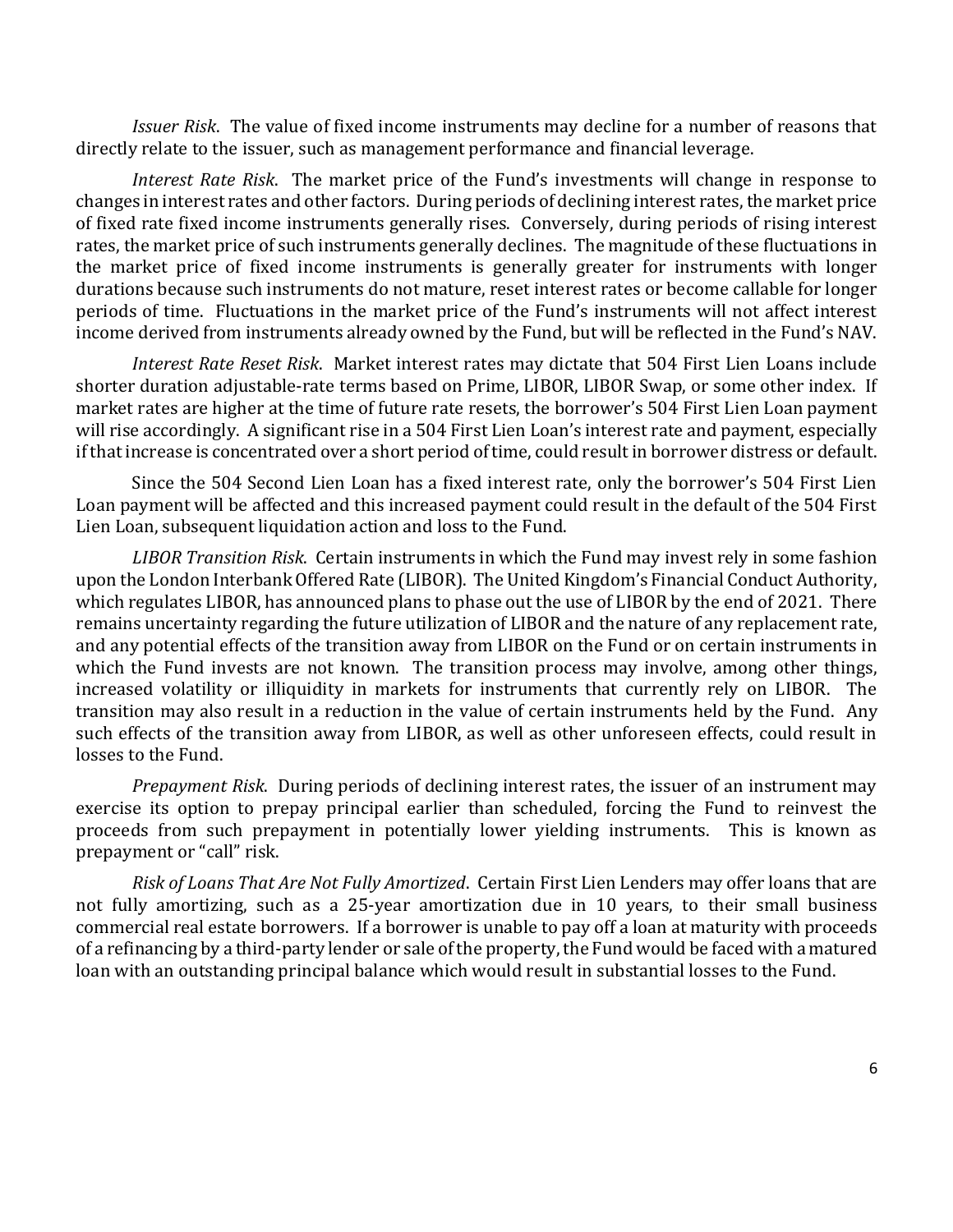*504 First Lien Loans Risk*. The Fund predominantly invests in fixed or variable rate 504 First Lien Loans arranged through private negotiations between a small business borrower (the "Borrower") and one or more First Lien Lenders. 504 First Lien Loans are secured by real property and have a claim on the assets of the Borrower that is senior to the second lien held by a CDC and any claims held by unsecured creditors. The 504 First Lien Loans the Fund will invest in are not rated. 504 First Lien Loans are subject to a number of risks, including credit risk, liquidity risk, valuation risk and interest rate risk.

Although the 504 First Lien Loans in which the Fund will invest will be secured by real property, there can be no assurance that such real property can be readily liquidated or that the liquidation of such real property would satisfy the Borrower's obligation in the event of non-payment of scheduled interest or principal, which could result in substantial loss to the Fund.

In the event of the bankruptcy or insolvency of a Borrower, the Fund could experience delays or limitations with respect to its ability to realize the benefits of the real property securing a 504 First Lien Loan. In the event of a decline in the value of the already pledged real property, the Fund will be exposed to the risk that the value of the real property will not at all times equal or exceed the amount of the Borrower's obligations under the 504 First Lien Loan.

In general, the secondary trading market for 504 First Lien Loans is not fully developed. No active trading market may exist for certain 504 First Lien Loans, which may make it difficult to value them. Illiquidity and adverse market conditions may mean that the Fund may not be able to sell certain 504 First Lien Loans quickly or at a fair price. To the extent that a secondary market does exist for certain 504 First Lien Loans, the market for them may be subject to irregular trading activity, wide bid/ask spreads and extended trade settlement periods.

If legislation or state or federal regulations impose additional requirements or restrictions on the ability of Financial Institutions or Non-bank Lenders to make 504 First Lien Loans, the availability of 504 First Lien Loans for investment by the Fund may be adversely affected. In addition, such requirements or restrictions could reduce or eliminate sources of financing for certain Borrowers.

There may be less readily available information about 504 First Lien Loans and the Borrowers than is the case for investments in many other types of securities. 504 First Lien Loans are issued to Borrowers that are not subject to SEC reporting requirements. As a result, we will rely primarily on our own evaluation of a Borrower's credit quality rather than on any available independent sources. Therefore, the Fund will be particularly dependent on our analytical abilities.

#### **American Home Opportunity Mortgage Fund, LP**

We use a team approach for the management of the AHOMe Fund. Our team is composed of two experienced portfolio managers: Lee A. Calfo, and Joseph Gladue.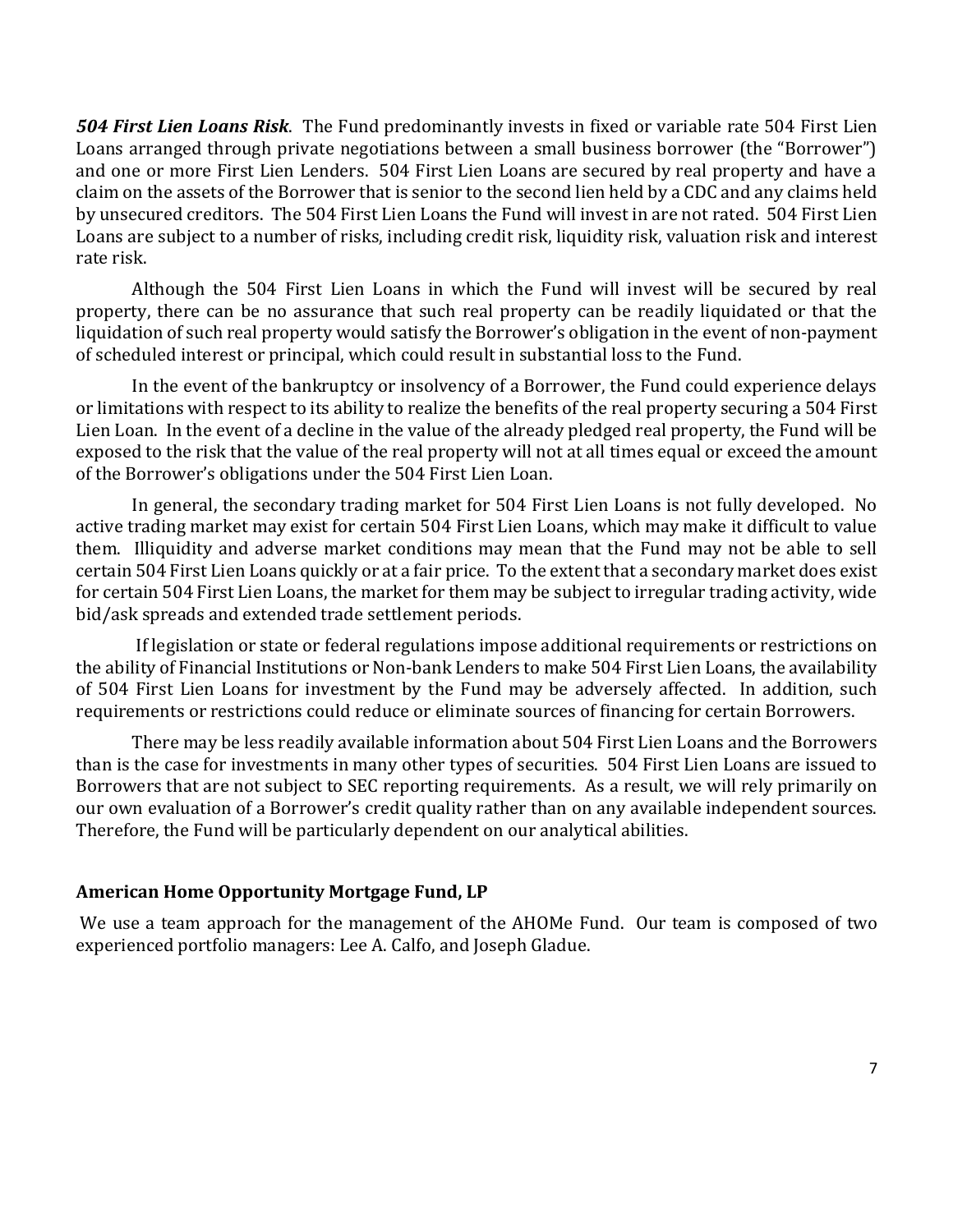The AHOMe Fund invests primarily in ITIN Loans originated through, or purchased by, First Community Mortgage ("*FCM*"). These loans will be underwritten within normal industry parameters, including loan-to-value ratios of up to 80%, and terms of 15 and 30 years. The loans will primarily be fixed-rate loans, though some other agency and non-agency adjustable-rate mortgages may also be originated and included in the AHOMe Fund to provide expanded opportunities to borrowers while reducing interest rate risk modestly.

Under normal market conditions, we intend to keep the AHOMe Fund's assets fully invested in ITIN mortgage loans. ITIN Loans are generally extended to people in the United States that do not have permanent residency status. The fact that such individuals have an ITIN number issued by the IRS indicates that they are paying taxes and are known to the government. Many of these people have long credit histories and are long-term members of the communities in which they reside, and many are in the process of applying for U.S. citizenship.

# *Risk of Loss:*

*Risks of Real Estate Mortgage Investing***.** The AHOMe Fund expects to invest in mortgage debt secured by real estate. Real estate investments generally will be subject to the risks incident to the ownership and operation of residential real estate and/or risks incident to the making of nonrecourse mortgage loans secured by real estate, including risks associated with (i) both the domestic and international general economic climate; (ii) local real estate conditions; (iii) an entity's dependence on cash flow; (iv) the absence of certain construction materials; (v) changes in supply of, or demand for, competing properties in an area (as a result, for example, of over-building); (vi) the financial condition of tenants, buyers and sellers of properties; (vii) changes in availability of debt financing, including periods of high interest rates and tight money supply; (viii) energy and supply shortages; (ix) changes in tax, real estate, environmental and zoning laws and regulations; (x) various uninsured or uninsurable risks; (xi) natural disasters; and (xii) the ability of the AHOMe Fund or third party operators or borrowers to manage the real properties. Illiquidity may result from the absence of an established market for the investments, as well as from legal or contractual restrictions on their resale by the AHOMe Fund. The possibility of a partial or total loss of capital will exist.

*Risks of Residential Mortgage Loans*. The AHOMe Fund expects to invest in performing and nonperforming residential mortgage loans, loans with any combination of principal and interest payment structures of any term (e.g., fixed rate, adjustable rate bonds ("*ARMs*"), Hybrid ARMs), loans underwritten pursuant to any or no underwriting standards (e.g., within or outside of Fannie Mae or Freddie Mac guidelines) and loans of any size (e.g., conforming and nonconforming loans).Residential mortgage loans are secured by single-family residential properties and are subject to risks of delinquency and foreclosure and risks of loss. A borrower's ability to repay a loan secured by a residential property is dependent upon various factors, including the income or assets of the borrower. The AHOMe Fund may invest in non-prime or sub-prime residential mortgage loans (which are subject to higher delinquency, foreclosure and loss rates than prime residential mortgage loans), which could result in greater losses for the AHOMe Fund. Non-prime and sub-prime residential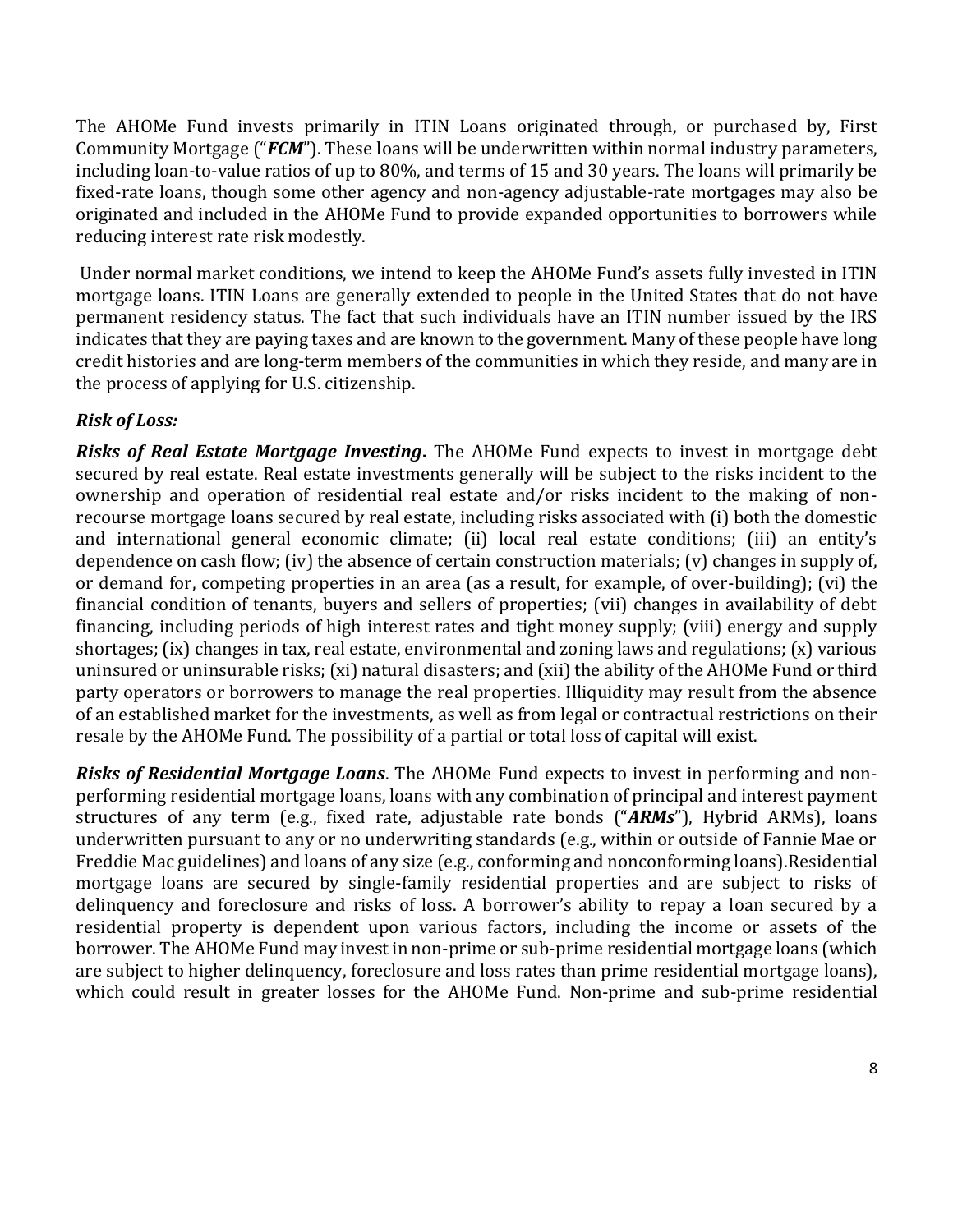mortgage loans are made to borrowers with poor or limited credit histories and, as a result, do not qualify for traditional mortgage products. In addition, these loans may have been originated under inconsistent underwriting guidelines, no underwriting guidelines at all or fraudulent origination practices. Non-prime and sub-prime borrowers have materially higher rates of delinquency, foreclosure and loss compared to prime credit quality borrowers. Investments in non-prime and subprime residential mortgage loans are subject to greater risk than investments in prime residential mortgage loans.

*Risks Specific to ITIN Loans***.** ITIN Loans are generally extended to people in the United States that do not have permanent residency status. The fact that such individuals have an ITIN number issued by the IRS indicates that they are paying taxes and are known to the government. Many of these people have long credit histories and are long-term members of the communities in which they reside, and many are in the process of applying for U.S. citizenship. However, changes in the political environment could result in the expulsion of some ITIN borrowers from the country, resulting in cessation of payments and/or loan defaults. Political forces could also result in amnesty programs that could provide a path to citizenship for some of the borrowers. Achieving citizenship could increase the opportunities for borrowers to refinance their mortgages at lower rates and with a broader set of financial institutions.

## <span id="page-8-0"></span>**Item 9 – Disciplinary Information**

We do not have any legal, financial or other "disciplinary" item to report to you. This statement applies to our Firm, and every employee.

## <span id="page-8-1"></span>**Item 10 – Other Financial Industry Activities and Affiliations**

We are affiliated with J. Alden Associates, Inc ("J. Alden"), a broker-dealer registered with the Financial Industry Regulatory Authority ("FINRA"), which was purchased by Lee Calfo and Ken Smith and approved by FINRA on August 10, 2018. We are also affiliated with Alden Capital Management ("Alden"), an investment adviser registered with the Securities and Exchange Commission, through our common ownership by the principals of Alden Capital.

Our Chief Compliance Officer, Ken Smith, is also the founder of Compass Financial Advisors, LLC, a registered investment adviser that is affiliated with us through common control. Mr. Smith only provides investment advisory services through Compass Financial Advisors. He also serves as the Chief Compliance Officer of J. Alden, and Alden. One of our principal owners, Lee Calfo, is also registered as an investment adviser representative with Alden.

## <span id="page-8-2"></span>**Item 11 – Code of Ethics**

As required by regulation and because it's good business, we have adopted a Code of Ethics that governs a number of potential conflicts of interest we have when providing our advisory services to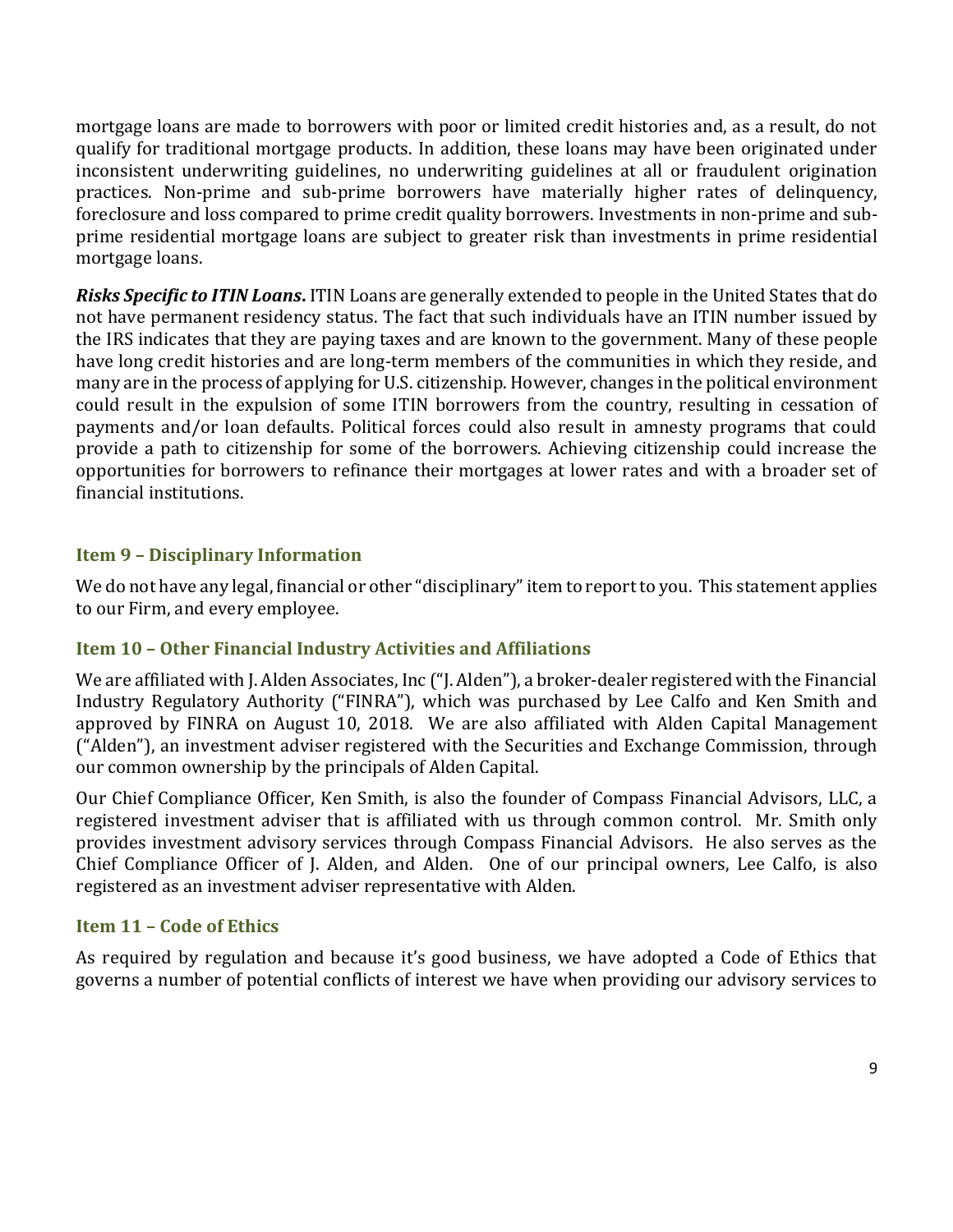you. This Code of Ethics is designed to ensure we meet our fiduciary obligation to you, our Client (or Prospective Client) and to drive home a culture of compliance within our firm.

An additional benefit of our Code is to detect and prevent violations of securities laws, including our obligations we owe to you.

Our Code is comprehensive, is distributed to each employee at the time of hire, and annually thereafter (if there are changes). We also supplement the Code with annual training and on-going monitoring of employee activity.

Our Code includes the following:

- Requirements related to the confidentiality of your information;
- Prohibitions on:
	- o Insider trading (if we are in possession of material, non-public information);
	- o Rumor mongering;
	- o The acceptance of gifts and entertainment that exceed our policy standards;
- Reporting of gifts and business entertainment;
- Pre-clearance of employee and firm transactions;
- Reporting (on an on-going and quarterly basis) all personal securities transactions (what we call "reportable securities" as mandated by regulation); and,
- On an annual basis, we require all employees to re-certify to our Code, identify members of their household and any account to which they have a beneficial ownership (they "own" the account or have "authority" over the account), securities held in certificate form and all securities they own at that time).

Our Code does not prohibit personal trading by employees (or our firm). As you may imagine, as a professional investment adviser, we follow our own advice. As a result, we may purchase or sell the same or similar securities (or securities that are suitable for an employee or related account but not suitable for any client, including you) at the same time that we place transactions for your account and the accounts of our other Clients. We will not put our interests first in doing so by trading ahead of client orders to obtain a better price.

You may request a complete copy of our Code by contacting us at the address, telephone or email on the cover page of this Part 2; attn.: Ken Smith, Chief Compliance Officer.

## <span id="page-9-0"></span>**Item 12 – Brokerage Practices**

#### **General Considerations:**

Although we have discretion to select brokerage firms, the assets that we purchase for our clients are generally not brokerage products, so we do not utilize the services of brokerage firms.